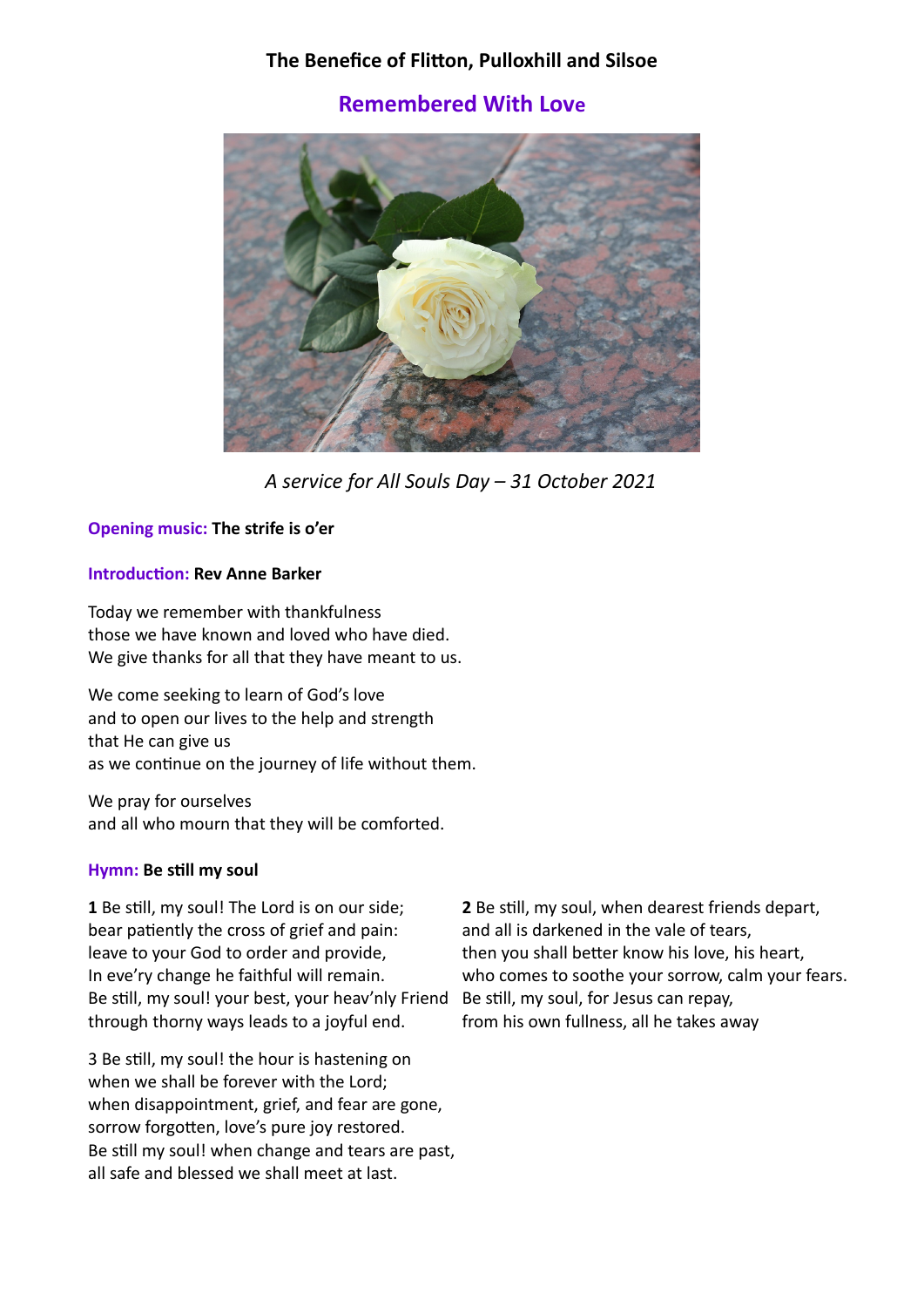# **Bible Reading: John 11.17-27 Read by Margaret Butt**

When Jesus arrived, he found that Lazarus had already been in the tomb for four days. <sup>18</sup> Now Bethany was near Jerusalem, some two miles away,  $19$  and many of the Jews had come to Martha and Mary to console them about their brother. <sup>20</sup> When Martha heard that Jesus was coming, she went and met him, while Mary stayed at home. <sup>21</sup> Martha said to Jesus, 'Lord, if you had been here, my brother would not have died. <sup>22</sup> But even now I know that God will give you whatever you ask of him.<sup>' 23</sup> Jesus said to her, 'Your brother will rise again.' <sup>24</sup> Martha said to him, 'I know that he will rise again in the resurrection on the last day.<sup>' 25</sup> Jesus said to her, 'I am the resurrection and the life. Those who believe in me, even though they die, will live,  $26$  and everyone who lives and believes in me will never die. Do you believe this?' <sup>27</sup> She said to him, 'Yes, Lord, I believe that you are the Messiah, the Son of God, the one coming into the world.'

# **We remember**:

*John Allen Eveline Armstrong Joan Aspin Martin Ayres Kathleen Barker Bob Bingley Dora Brazier Nicholas Brazier Joan & Aubrey Brown Hilda & Albert Harper Vera Hookway Baby Brown Bruce Cockburn*

- *Nellie & Norman Antlett Harry Arnold Alice & Ted Atkins Cath Atkins Denis & Joan Barnes Green Brian Bird Jean Bird Zoe Bird Patsy Brown Thelma Bull Les Chambers Vic & Nora Clapton Alan Cook*
- *Claire Arbuckle Daphne Ashby Vincent Austin John Barber Mike Betts Nicolina Borrelli Emily & Charlie Brewer Joyce & Arthur Buckley Derek & Hilda Butt Richard & Mary Dillingham Molly & Bobby Chapple Joan & Bernard Peck Albert & Doris Coulson*

# **Music: Agnus Dei from the Mass of St Cedd & Crossing the Bar – Parry**

# **Prayer: Rev Anna Garvie**

God of all consolation, in your unending love and mercy you turn the darkness of death into the dawn of new life.

Show compassion to your people in their sorrow. Be our refuge and our strength to lift us from the darkness of grief to the peace and light of your presence.

Your Son, our Lord Jesus Christ, by dying for us, conquered death and by rising again, restored life.

May we then go forward eagerly to meet him, and after our life on earth be reunited with our brothers and sisters where every tear will be wiped away. We ask this through Jesus Christ our Lord. **Amen**.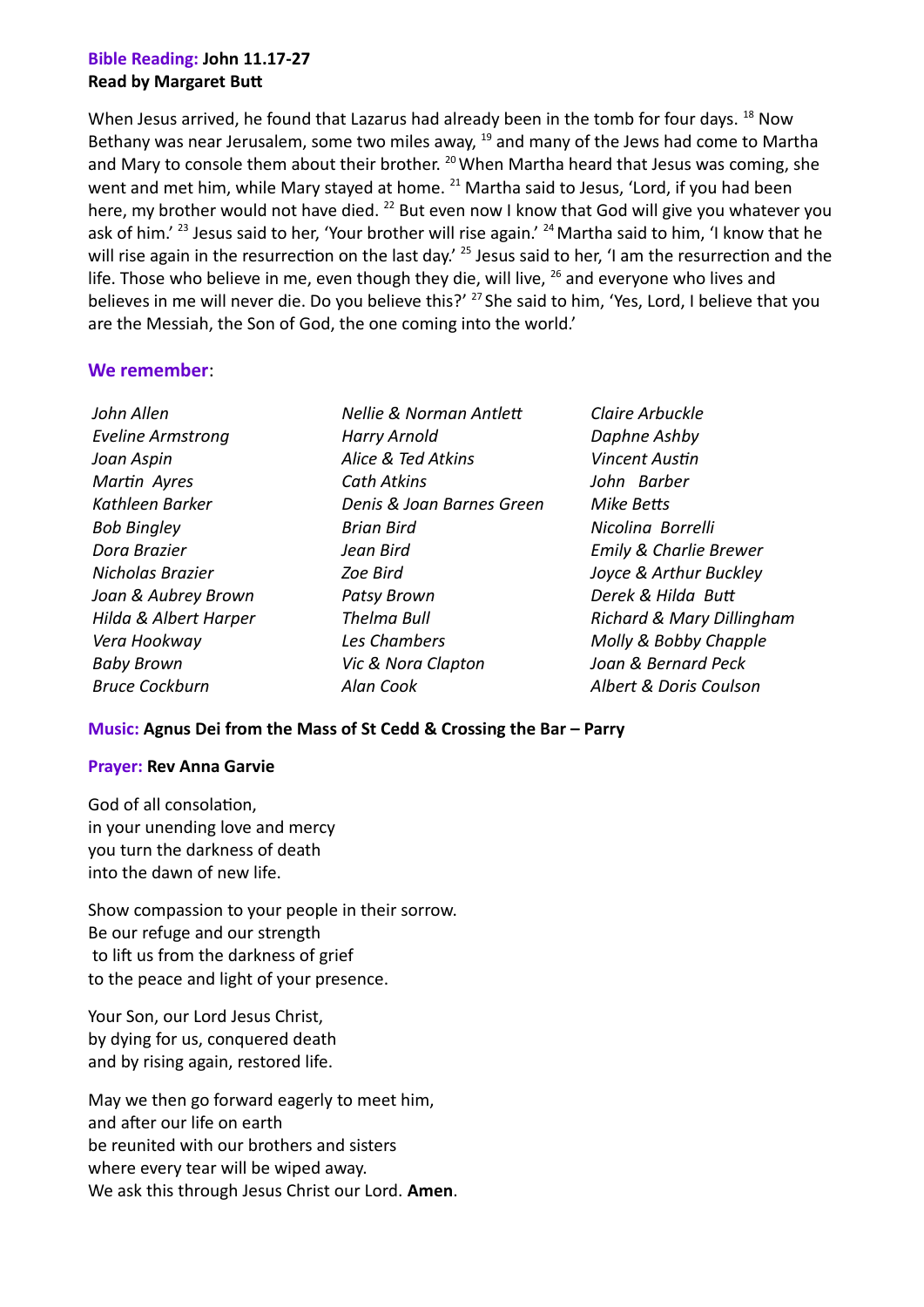# **Hymn: The Lord's my shepherd**

**1** The Lord's my shepherd, I'll not want: he makes me down to lie in pastures green; he leadeth me the quiet waters by.

**3** Yea, though I walk through death's dark vale, yet will I fear none ill; for thou art with me, and thy rod and staff me comfort still.

**5** Goodness and mercy all my life shall surely follow me; and in God's house for evermore my dwelling-place shall be.

#### **We remember**:

*Eric Daniels Dorothy Day Kurt Derfurt Pauline Downing James Ellis Ronnie Farrow Duncan Fraser George Gibson Betty & Jack Greenwood Anthony Hancock Ethel Hancock Terry Hancock Laura Hill Mark Holt Harold & Sylvia Hoff Donald & Dorothy Butler*

*Maureen Darby Susan Dean Barbara Dixon Bethany Edwards Michael English Brian & Margaret Finney Rosemary Gartside Annie Glenister Eric Brian Haldane Gerald Harris Tom Harris David Jeeves Maureen & Robin Hillman David Holland Hazel Heigho Pat & Win Horan*

**2** My soul he doth restore again, and me to walk doth make within the paths of righteousness, e'en for his own name's sake.

**4** My table thou hast furnishèd in presence of my foes; my head thou dost with oil anoint, and my cup overflows.

> *Florence & Wilfred Davis Joyce Dean Patrick Rowan Frederick Howe William Howe Bill Firth Enid Gibbon Jim Greenwood Alice Hall Peg Hanney Paul Heerey John Heerey Clare Kennedy Irene Tomley Corina Humphreys*

#### **Music: And I saw a new Heaven – Edger Bainton (***Revelation 21.1-4)*

#### **Prayer: Roy Pinnock**

We thank you for giving them to us to know and to love as companions in our pilgrimage on earth.

In your boundless compassion console those who mourn. Grant us that we may see in death the gate of everlasting life and continue our course on earth in faith, though Jesus Christ our Lord, the Life and the Resurrection of all who put their trust in him. **Amen**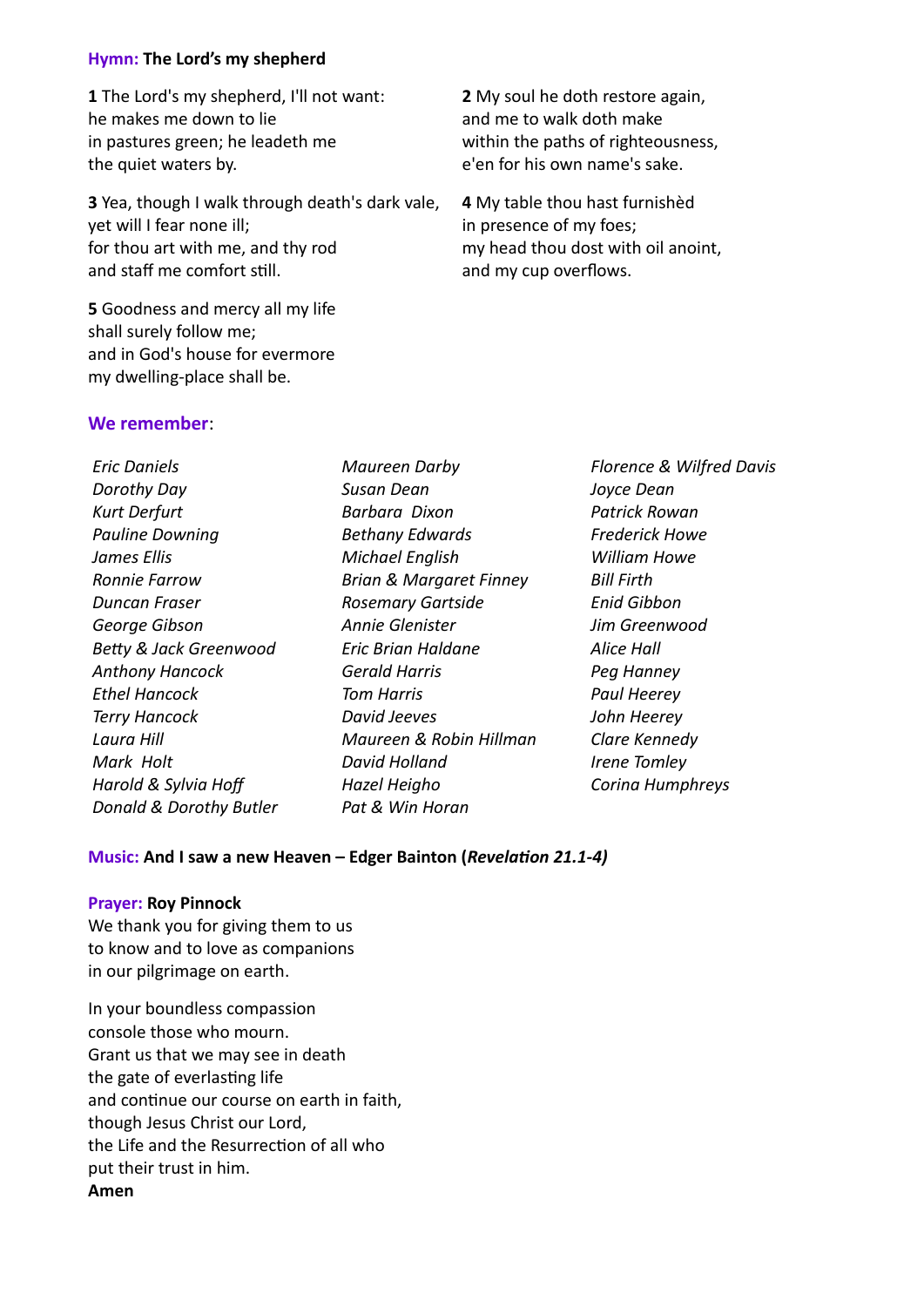#### **Hymn: The day Thou gavest Lord is over**

**1** The day thou gavest, Lord, is ended, the darkness falls at thy behest; to thee our morning hymns ascended, thy praise shall sanctify our rest.

**3** As o'er each continent and island the dawn leads on another day, the voice of prayer is never silent, nor dies the strain of praise away.

**5** So be it, Lord; thy throne shall never, like earth's proud empires, pass away; thy kingdom stands, and grows for ever, till all thy creatures own thy sway.

**2** We thank thee that thy church unsleeping, while earth rolls onward into light, through all the world her watch is keeping, and rests not now by day or night.

**4** The sun that bids us rest is waking our brethren 'neath the western sky, and hour by hour fresh lips are making thy wondrous doings heard on high.

# **We remember**:

| <b>Betty Hyde</b>         | Mike Jarrard             | Eva & Walter Jellis        |
|---------------------------|--------------------------|----------------------------|
| Sydney Johnson            | Gerald & Kathleen Jones  | John & Gladys Jellis       |
| Doris & Harry Craft       | Sandra Keen              | <b>Bernard Jellis</b>      |
| <b>Elsie Furness</b>      | Marjory Kennedy          | James Kerr                 |
| John Kilgour              | David Kirkham            | <b>Frances Knight</b>      |
| Doris & Freddie Kurlfinke | Doris Labram             | Maurice Layton             |
| Lola Loveridge            | Frank & Margery Luscombe | <b>Bridget Martin</b>      |
| <b>Harry Mason</b>        | <b>Stuart McBride</b>    | Hayley-Ann Martin          |
| Sadie McCulloch           | <b>Edna McDonald</b>     | Norma McIntosh             |
| <b>Marion Meadows</b>     | <b>Peter Meads</b>       | <b>Gordon Merryweather</b> |
| <b>Michael Metianu</b>    | <b>Howard Miller</b>     | <b>Bryan Millin</b>        |
| Paulina Metianu           | <b>Renard Miller</b>     | <b>Phillip Moss</b>        |
| <b>Leonard Newman</b>     | Rose Miller              | <b>Helen Motion</b>        |
| <b>Bill Northwood</b>     | <b>Martins Ogunbiyi</b>  | Hilda & William Oliver     |

# **Music: God Be In My Head – Walford Davies & Ye holy angels bright - Baxter, Gurney, Chope**

# **Prayer: Jo Holt**

Grant to us, Lord God, to trust you not for ourselves alone, but for those also whom we love and who are hidden from us by the shadow of death; that, as we believe your power to have raised our Lord Jesus Christ from the dead, so may we trust your love to give eternal life to all who believe in him; through Jesus Christ our Lord, who is alive and reigns with you and the Holy Spirit, one God, now and for ever. **Amen.**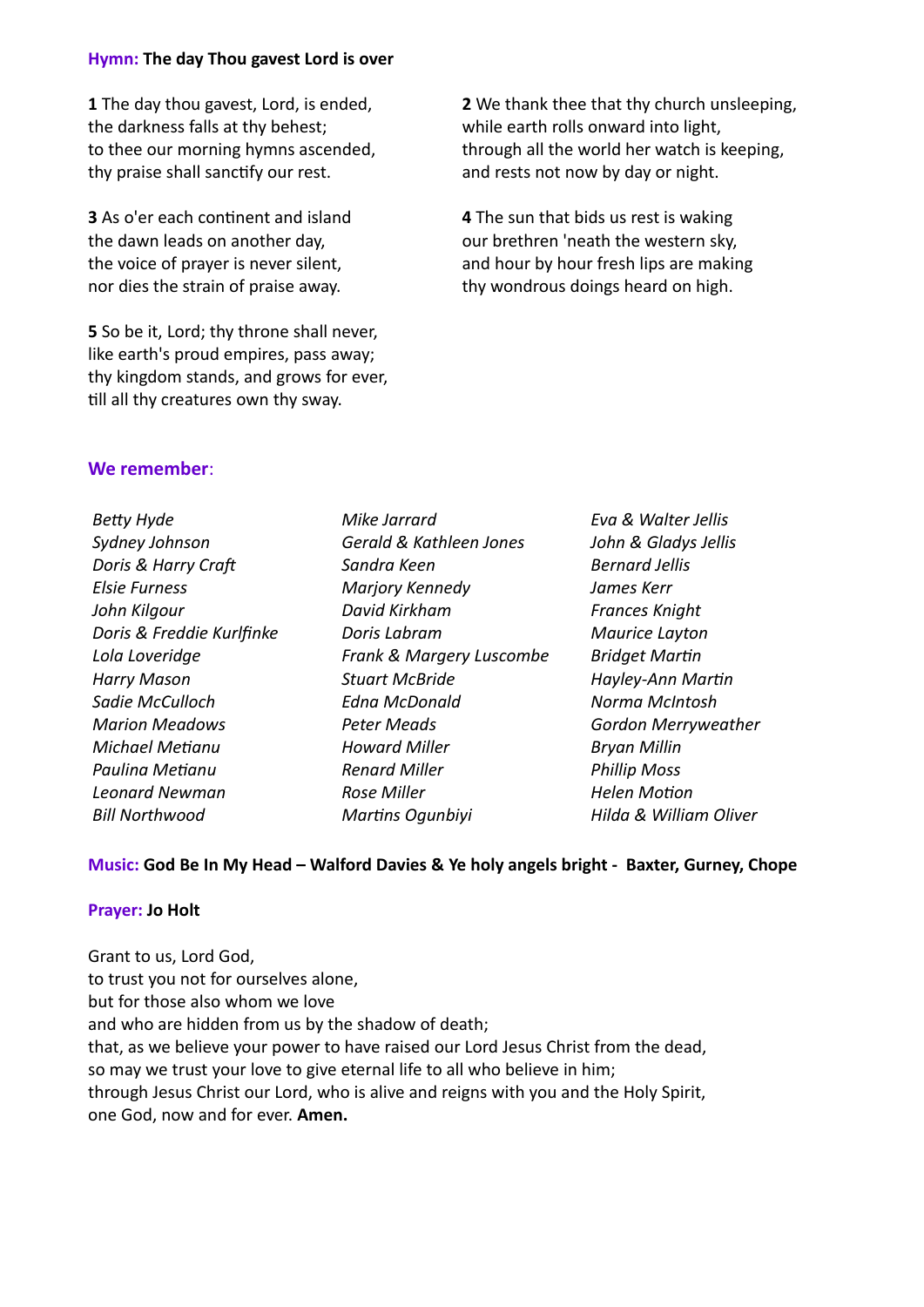# **Poem: On the death of the Beloved by John O'Donohue Read by Maggie Jeeves**

Though we need to weep your loss, You dwell in that safe place in our hearts Where no storm on night or pain can reach you.

Your love was like the dawn Brightening over our lives, Awakening beneath the dark A further adventure of color.

The sound of your voice Found for us A new music That brightened everything.

Whatever you enfolded in your gaze Quickened in the joy of its being; You placed smiles like flowers on the altar of the heart, Your mind always sparkled With the wonder at things.

Though your days here were brief, Your spirit was alive, awake, complete.

We look toward each other no longer From the old distance of our names; Now you dwell inside the rhythm of breath, As close to us as we are to ourselves.

Though we cannot see you with outward eyes, We know our souls gaze is upon your face, Smiling back at us from within everything To which we bring our best refinement.

Let us not look for you only in memory, Where we would grow lonely without you. You would want us to find you in presence, Besides us when beauty brightens, When kindness glows And music echoes eternal tones.

When orchids brighten the earth, Darkest winter has turned to spring; May this dark grief flower with hope In every heart that loves you.

May you continue to inspire us: To enter each day with a generous heart. To serve the call of courage and love Until we see your beautiful face again In that land where there is no more separation, Where all tears will be wiped from our mind, And where we will never lose you again.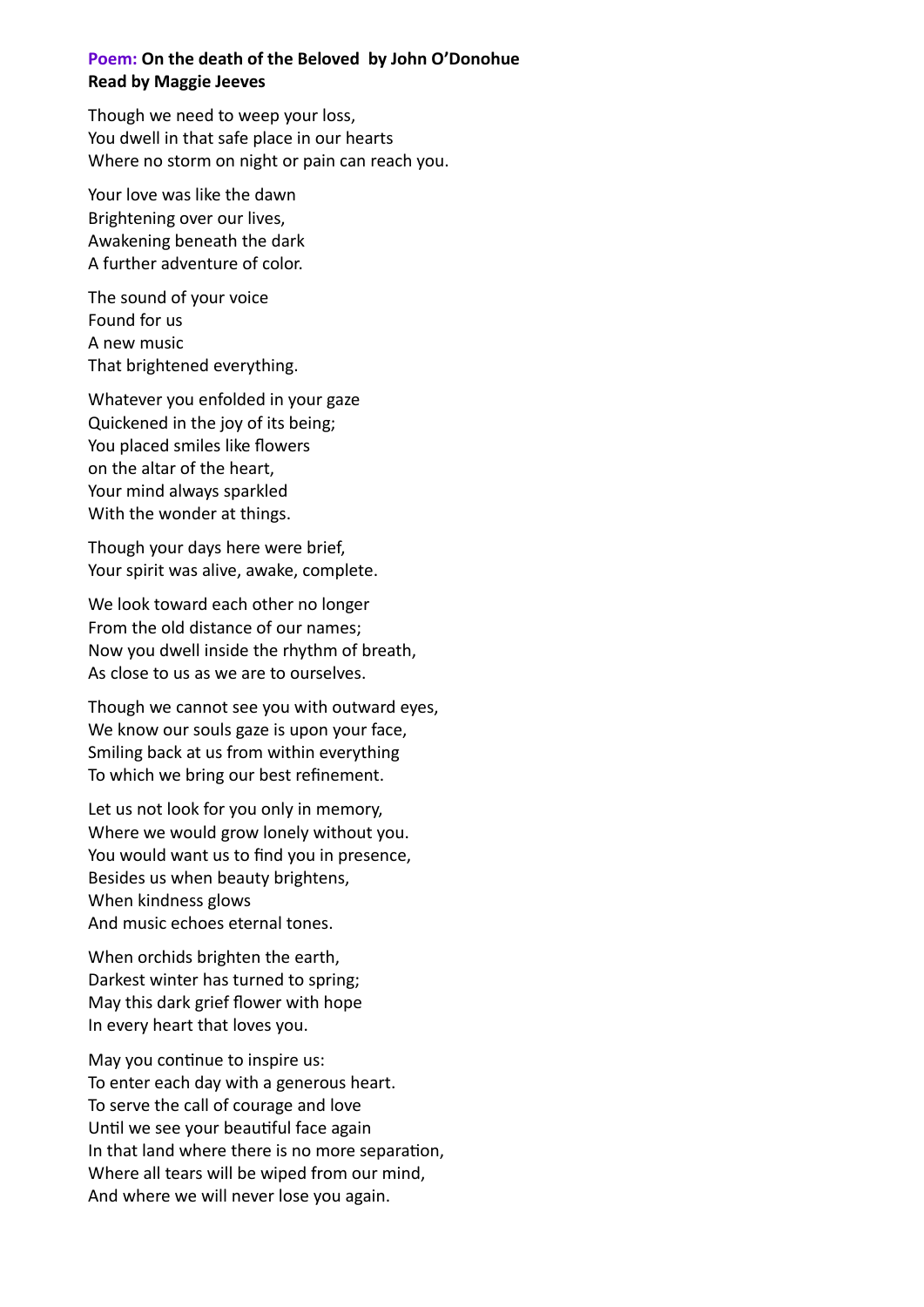# **We remember**:

*Barbara Painter William Paynter Sarah Pilcher Veronica Pilcher Pat & Chris Porter Laurie Raine Zoe Ryan Eric & Joan Sanders John & Kath Sanders Jean Thompson Pat Thorne Robert & Susan Watt Maureen & John Williams June Witney*

*Eunice Parker Betty & Geoffrey Pearce Marion Pinnock Shirley Janet Powers Rita Rose Violet & Walter Samways Keith Savage Ruby & Arnold Smith Paul Smith Maureen Vanderschutte Raymond Wells Kath Wilson Doreen Wrightson*

*Kathleen & Thomas Parks Keith Pepper Lawrence Pepper Terry Pepper Roy & Ann Pugsley Lily Rudd Violet Rudd Valerie Storey Stan Taylor Tony & Mary Goring Terrell Geoff Warwick Ron Williams Betty & Hubert Witamore*

# **Music: I know that my Redeemer liveth Beati quorum via - Charles Villers Stanford (***Psalm 119.1)*

# **Prayer: Alan Aldridge**

Eternal God and Father, We thank you for giving them to us to know and to love as companions in our pilgrimage on earth. In your boundless compassion console those who mourn. Grant us that we may see in death the gate of everlasting life and continue our course on earth in faith, through Jesus Christ our Lord, the Life and the Resurrection of all who put their trust in him. **Amen**

# **Hymn: Lord of all hopefulness**

**1** Lord of all hopefulness, Lord of all joy, whose trust, ever child-like, no cares could destroy, be there at our waking, and give us, we pray, your bliss in our hearts, Lord, at the break of the day.

**3** Lord of all kindliness, Lord of all grace, your hands swift to welcome, your arms to embrace, be there at our homing, and give us, we pray, your love in our hearts, Lord, at the eve of the day.

**2** Lord of all eagerness, Lord of all faith, whose strong hands were skilled at the plane and the lathe, be there at our labours, and give us, we pray, your strength in our hearts, Lord, at the noon of the day.

**4** Lord of all gentleness, Lord of all calm, whose voice is contentment, whose presence is balm, be there at our sleeping, and give us, we pray, your peace in our hearts, Lord, at the end of the day.